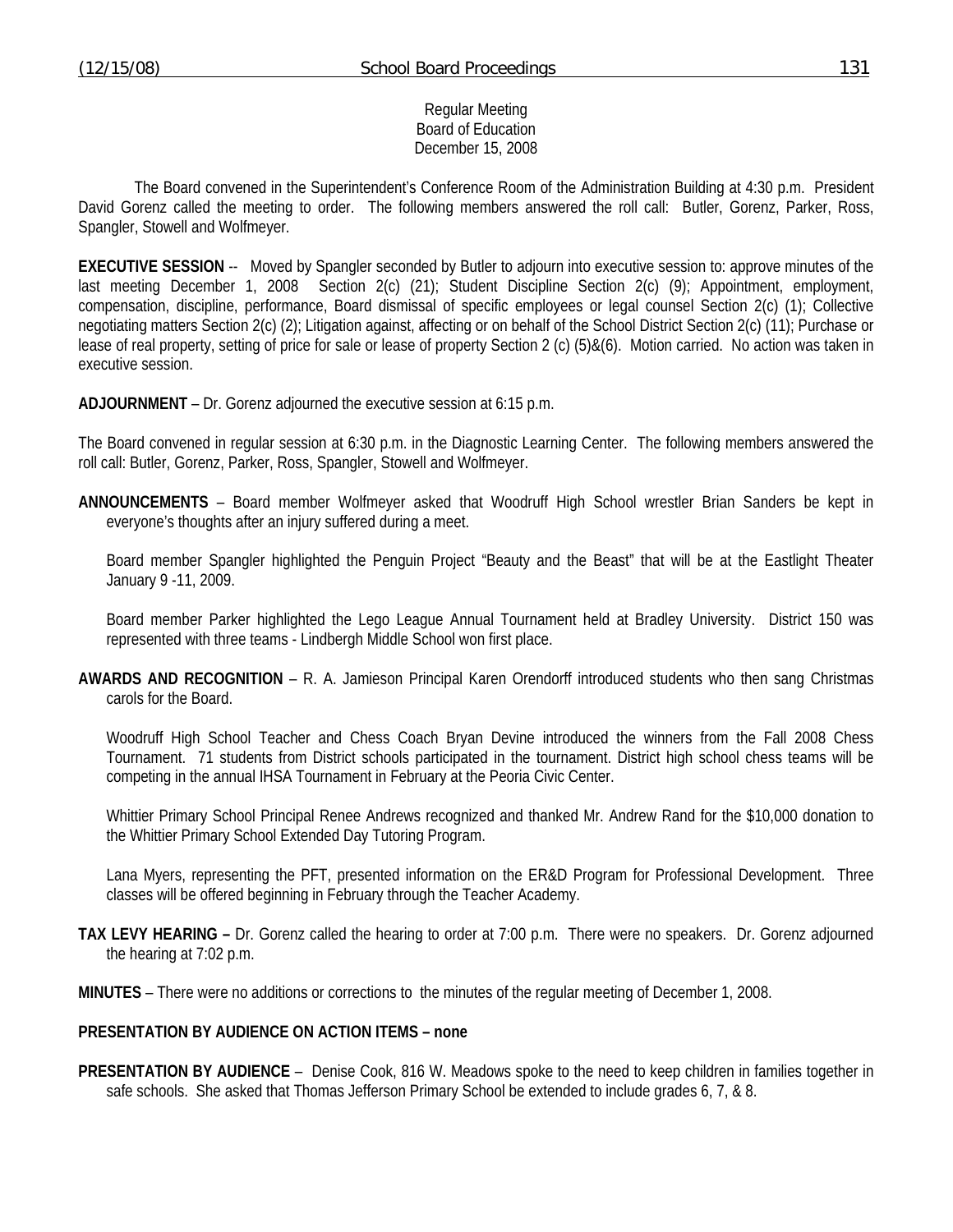Terry Knapp, 922 W. Wilshire, stated his concern that the Board of Education members were bargaining in the media. Mr. Knapp stated that the Edison program has spent needed funds and should be discontinued.

 Savino Sierra, 1708 S. Stanley, stated that he feels the biggest problem with the District is discipline and that issue needs to be addressed before anything else. He stated that there is a need for an alternative school for students being disruptive in the regular classroom. Mr. Sierra stated that he is against the proposed tax increase.

 Robert Johnson, 1522 S. Stanley spoke regarding his concern with the timeline for the building of the new Harrison School. He asked for clarification on the timeline.

 Mr. Cahill clarified that the current plan is for the ground breaking for the new Harrison School to occur in March of 2009. The ground breaking for the new Glen Oak School should also occur in March of 2009. The bonds for the projects in the Richwoods High School area have been sold and the bids returned. The Harrison project will be out for bid in February with the bond sale, bid opening and PBC approval in March. The Glen Oak project was sent out for bid December 2<sup>nd</sup>, the bid opening, bond sale and PBC approval will be in January 2009. The Glen Oak and Richwoods area projects have already seen the bids go out because the architects had the projects ready – architects are still working to get the Harrison project ready. Mr. Cahill emphasized that the District has already received a commitment from the PBC for all three projects.

 Mr. Hinton commented on the K-8 configuration for schools. He noted that the District is looking into the K-8 configuration for Thomas Jefferson and 1 to 2 other schools.

## **CONSENT AGENDA –**

ADOPTION OF CONSENT CALENDAR -- Moved by Wolfmeyer, seconded by Spangler adoption of the consent calendar.

On roll call, 7 ayes. Motion carried.

GIFTS TO SCHOOL DISTRICT – Moved by Wolfmeyer, seconded by Spangler, that the following donations be accepted and letters of appreciation sent to the donors.

Microwave oven, valued by the donor at \$45.00, donated to Charter Oak Primary School by Chad Fidler

- \$1,000.00 donated to Day Treatment to provide needed materials to enhance student social skills development by Glen and Mary Forck
- Breakfast for students and grandparents, valued by the donor at \$207.80, donated to Hines Primary School by First Baptist Church
- School supplies and cash, valued by the donor at \$1,800.00, donated by Bradley University to Irving Primary School to replace stolen/damaged items
- \$840.00 donated to Irving Primary School for shoes for students by Kramer Chiropractic
- Computers for classrooms, valued by the donor at \$7,000.00, donated to Irving Primary School by OSF Health Care System
- Hats, gloves and school supplies, valued by the donor at \$150.00, donated to Irving Primary School by Altrusa International
- \$25.00 donated to R. A. Jamieson School for student activities by Meyer and Zilla families

\$3,000.00 donated to Manual High School for student needs by AmerenCilco

Pizza, valued by the donor at \$150.00, donated to Manual High School Honor Roll students as a reward by Papa John's Pizza #205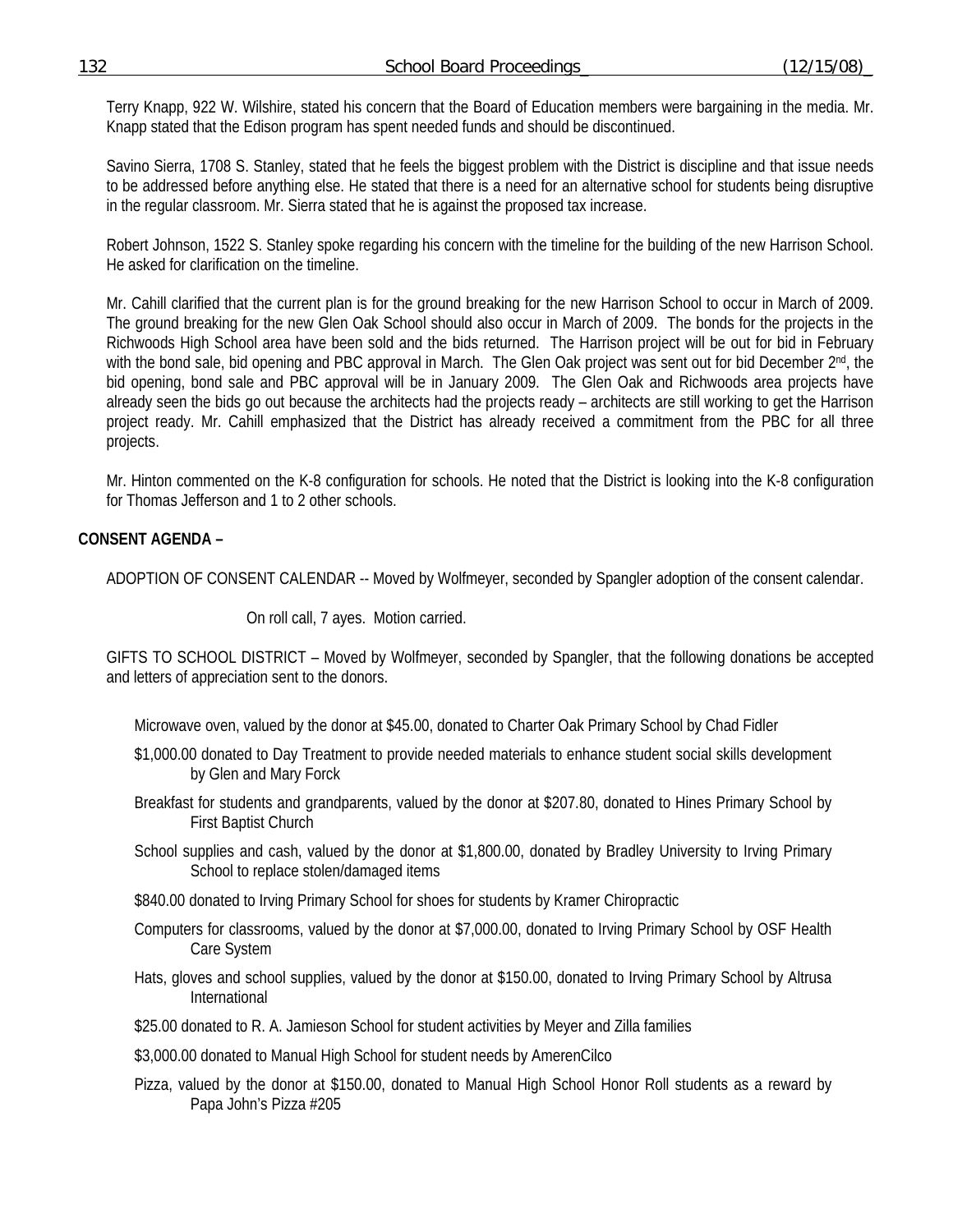- 5 Apple I-Book laptops, valued by the donor at \$1,000.00, donated to Richwoods High School by Bradley **University**
- Office desk, valued by the donor at \$200.00, donated by Bill and Cindy Fischer to Thomas Jefferson Primary **School**
- \$10.00 gift certificate for Grandparents' Day donated by Chili's Bar & Grill to Washington Gifted School
- \$20.00 gift certificate for Grandparents' Day donated by Prospect Florist to Washington Gifted School
- Wind chime for Grandparents' Day gift, valued by the donor at \$17.95, donated by Gregg Florist to Washington Gifted School

### On roll call, 7 ayes. Motion carried.

PAYMENT OF BILLS -- Moved by Wolfmeyer, seconded by Spangler approval of the payment of the following bills.

| <b>FUND</b> | <b>DESCRIPTION</b>                  | <b>BAL.SHEET</b> | REVENUE | <b>EXPENSE</b> | <b>TOTAL</b>   |
|-------------|-------------------------------------|------------------|---------|----------------|----------------|
| 10          | EDUCATIONAL FUND                    | \$19,410.25      |         | \$782,049.20   | \$801,459.45   |
| 20          | <b>OPERATIONS, BLDG &amp; MAINT</b> |                  |         |                | \$311,022.51   |
| 40          | <b>TRANSPORTATION</b>               |                  |         |                | \$97,844.01    |
| 60          | CAPITAL IMPROVEMENT                 |                  |         |                | \$461,089.79   |
| 90          | CAPITAL IMPROVEMENTS                |                  |         |                | \$52,653.72    |
| 95          | MID CENTRAL ASSOCIATION             |                  |         |                | \$9,171.85     |
| 99          | PPS ADMIN OUTREACH PROG             |                  |         |                | \$1,200.00     |
|             |                                     |                  |         | \$782,049.20   | \$1,734,441.33 |

#### On roll call, 7 ayes. Motion carried

HUMAN RESOURCE REPORT -- Moved by Wolfmeyer, seconded by Spangler approval of the following human resource report as presented by the administration.

| <b>Certified Personnel</b>          |          |
|-------------------------------------|----------|
| <b>Appointments</b>                 |          |
| Teachers - Full Time                |          |
| DenBraber, Monica                   | 12-12-08 |
| Flores, Jackie                      | 01-05-09 |
| Hodge, Helen                        | 12-09-08 |
| Tutors - Hourly                     |          |
| Sangster, Candice                   | 12-16-08 |
| Deceased                            |          |
| Teachers - Full Time                |          |
| Blair, Michael                      | 12-02-08 |
|                                     |          |
| <b>Non-Certified Personnel</b>      |          |
| Appointments                        |          |
| Cafeteria - Part Time               |          |
| Young, Annette                      | 12-05-08 |
| Extended School Program - Part Time |          |
| Couri, Grace                        | 12-09-08 |
| Norman, Christine                   | 12-09-08 |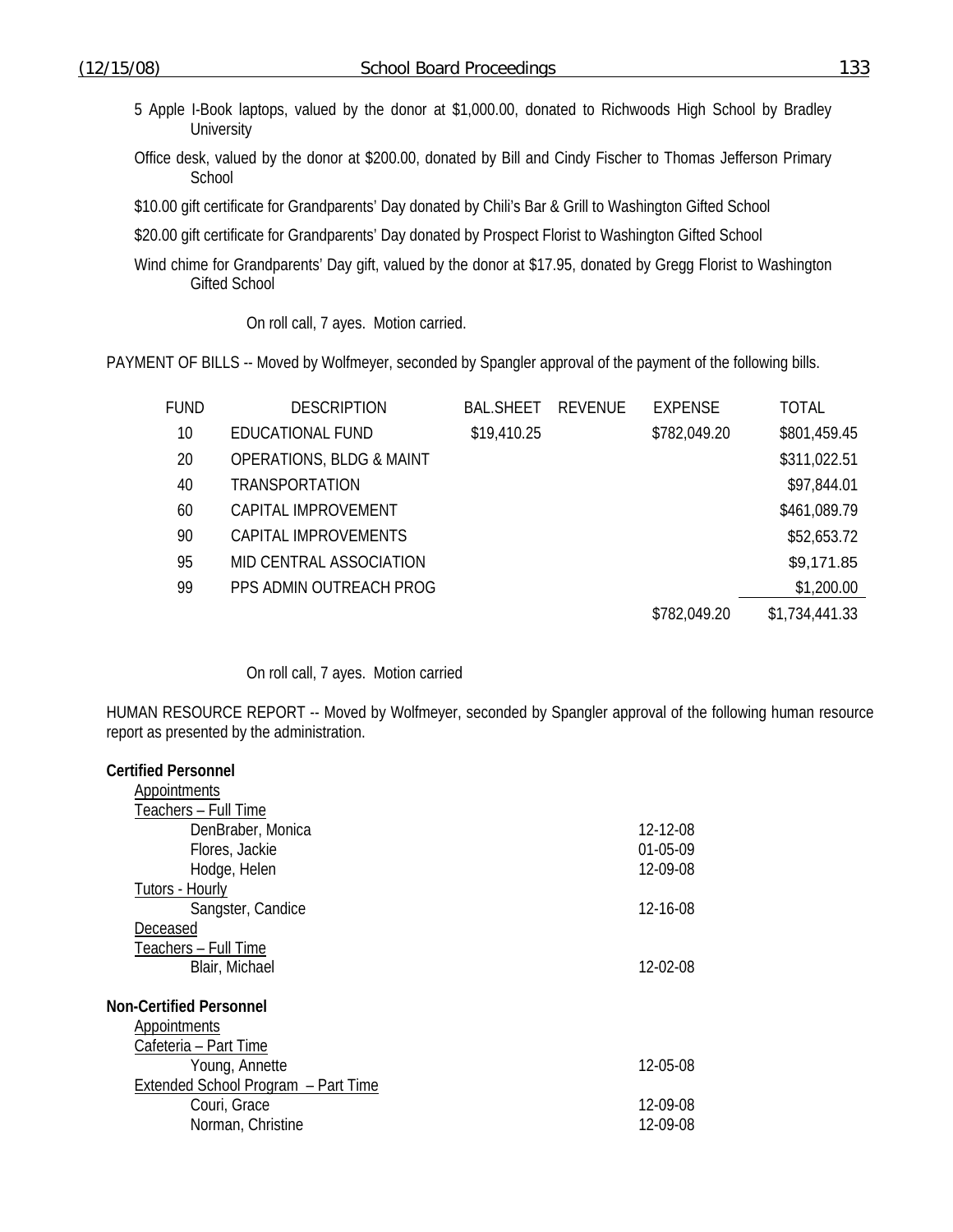| Pearson, Stephanie                          | 11-19-08             |
|---------------------------------------------|----------------------|
| Reynolds, Lashauna                          | 12-10-08             |
| Wineland, Frances                           | 12-09-08             |
| Job Coach - Part Time                       |                      |
| Daugherty, Judith                           | 12-03-08             |
| Paraprofessionals - Full Time               |                      |
| Edwards, Betty                              | 12-09-08             |
| <b>Student Workers - Part Time</b>          |                      |
| Casey, Taylor                               | 12-01-08             |
| Ruff, Joseph                                | 12-08-08             |
| <b>Security - Full Time</b>                 |                      |
| Skibinski, James                            | 12-02-08             |
| <b>Transportation - Part Time</b>           |                      |
| Burkett, Gleda                              | 12-16-08             |
| Dixon, Cassandra                            | 12-16-08             |
| Facker, Becky                               | 12-16-08             |
| Hicks, Steven                               | 12-05-08             |
| Moushon, Gary                               | 11-17-08             |
| Rose, Kevin                                 | 12-09-08             |
| Williams, Timothy                           | 12-01-08             |
| Tutor - Part Time                           |                      |
| Beck, Ericson                               | 11-18-08             |
| Coleman, Oszie                              | 11-04-08             |
| Edwards, Spanky                             | 12-01-08             |
| Leave of Absence                            |                      |
| <b>Transportation - Part Time</b>           |                      |
| DeBoer, Linda                               | 11-26-08<br>12-02-08 |
| Terrell, Twila                              |                      |
| <b>Resignations</b><br>Clerical - Full Time |                      |
| Brown, Felicha                              | 11-20-08             |
| Burnside, Mary                              | 12-12-08             |
| DeWeese, Paula                              | 12-05-08             |
| <b>Student Workers - Part Time</b>          |                      |
| Adams, Richard                              | 12-10-08             |
| Blough, Trevor                              | 12-01-08             |
| Calbow, William                             | 12-01-08             |
| Campbell, Jatonea                           | 12-10-08             |
| Chambers, Matthew                           | 12-01-08             |
| Clemons, Charles                            | 12-01-08             |
| Cockroft, Willie                            | 11-25-08             |
| Delorme, Jace                               | 12-10-08             |
| Dodge, Anthony                              | 12-01-08             |
| Dunigan, Jamel                              | 12-10-08             |
| Durkins, Latrell                            | 11-25-08             |
| Fenderson, Felicia                          | 12-10-08             |
| Fite, Nathaniel                             | 12-10-08             |
| Garrett, Corey                              | 11-25-08             |
| Gilliland, Connor                           | 12-01-08             |
| Granderson, James                           | 11-25-08             |
| Heger, Paul                                 | 12-10-08             |
| Hippler, Phillip                            | 11-25-08             |
| Hollaway, Antonio                           | 12-01-08             |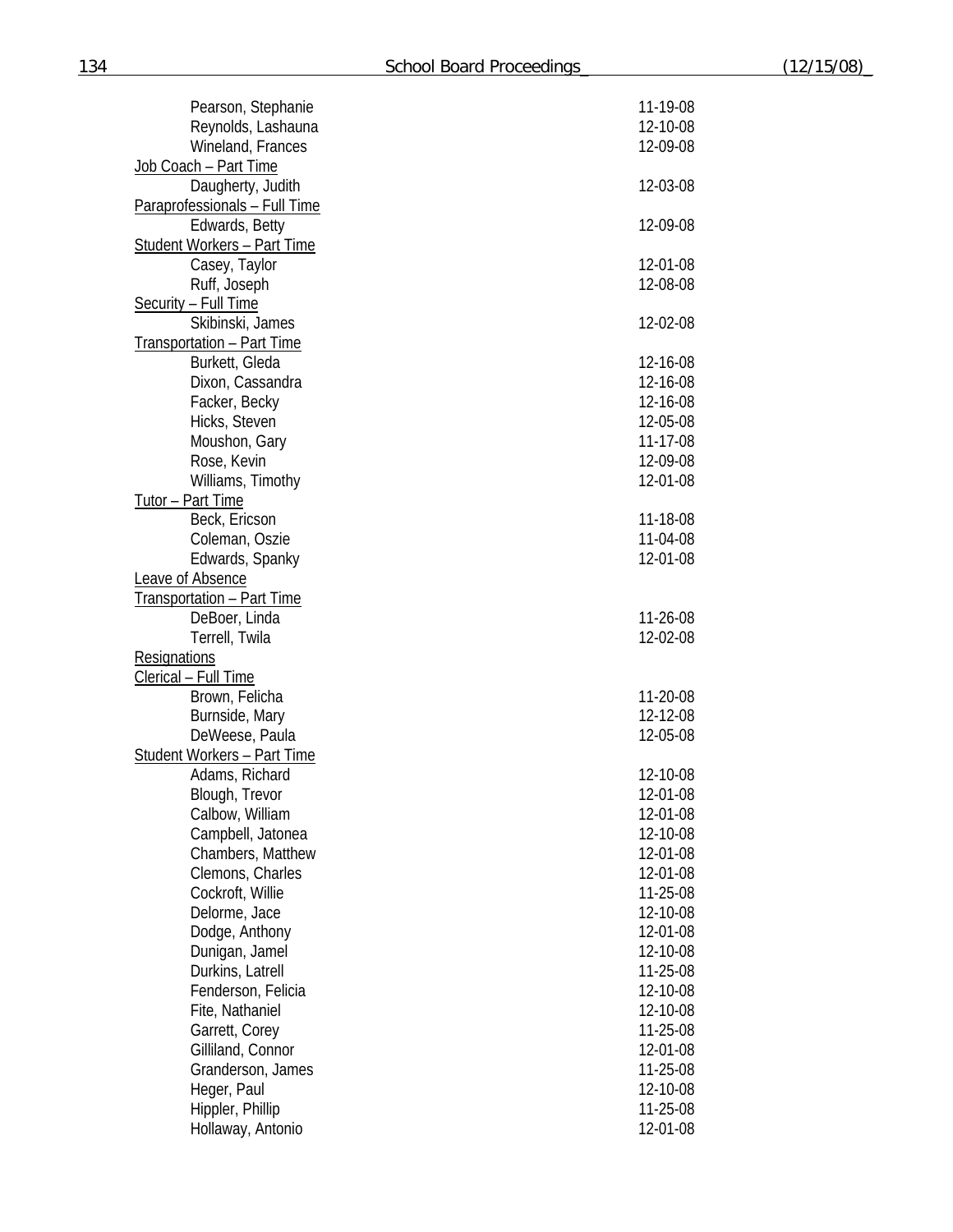| Janovetz, Jared            | 12-01-08 |
|----------------------------|----------|
| Johnson, Shanta            | 11-25-08 |
| Johnston, Katherine        | 11-25-08 |
| Jones, Bianca              | 11-25-08 |
| Jowers, Jasmine            | 12-10-08 |
| Kerolus, Mena              | 11-25-08 |
| Lindsey, Robert            | 12-01-08 |
| Lewis, George              | 11-25-08 |
| Locke, Kristin             | 11-25-08 |
| Mahrt, Jacob               | 12-01-08 |
| McCall, Qurshay            | 11-25-08 |
| McCormick, Michael         | 12-11-08 |
| Machacek, June             | 11-25-08 |
| Marshall, Timothy          | 11-25-08 |
| Ng, Joshua                 | 11-25-08 |
| Payne, Charles             | 12-10-08 |
| Perry, Devon               | 11-25-08 |
| Reardon, Monica            | 11-25-08 |
| Reuter, Sequoia            | 12-10-08 |
| Schoch, Matt               | 11-25-08 |
| Scott, Andrew              | 11-10-08 |
| Simkins, Robert            | 12-08-08 |
| Simmons, Audrey            | 11-25-08 |
| Sous, Rema                 | 11-25-08 |
| Taylor, Crystal            | 11-25-08 |
| Thomas, Joy                | 11-25-08 |
| Vidas, Devyn               | 12-01-08 |
| Wegner, Paul               | 11-25-08 |
| West, Leestefevon          | 11-25-08 |
| Westerdale, Rebecca        | 11-25-08 |
| Williams, Ashley           | 11-25-08 |
| Williams, Hattie           | 11-25-08 |
| Williams, Theodore         | 12-01-08 |
| Wyatt, Tavarez             | 12-10-08 |
| Yu, Wendy                  | 11-25-08 |
| Transportation - Part Time |          |
| Bush, Larry                | 12-09-08 |
| Davis, Stephanie           | 12-15-08 |
| Higgins, Larry             | 10-29-08 |
| Jones, Rosie               | 06-30-08 |
| Malone, Mia                | 11-21-08 |
| Rowe, Charlene             | 11-24-08 |
| Smith, Tracy               | 11-14-08 |
| Williams, Betty            | 12-09-08 |
| Young, Evelyn              | 12-09-08 |
|                            |          |

# **Substitutes**

| Certified                  |            |
|----------------------------|------------|
| Appointments               |            |
| <b>Substitute Teachers</b> |            |
| Azbell, Prima              | $11-26-08$ |
| Bixby, James               | 12-08-08   |
| Bousky, Cynthia            | 12-01-08   |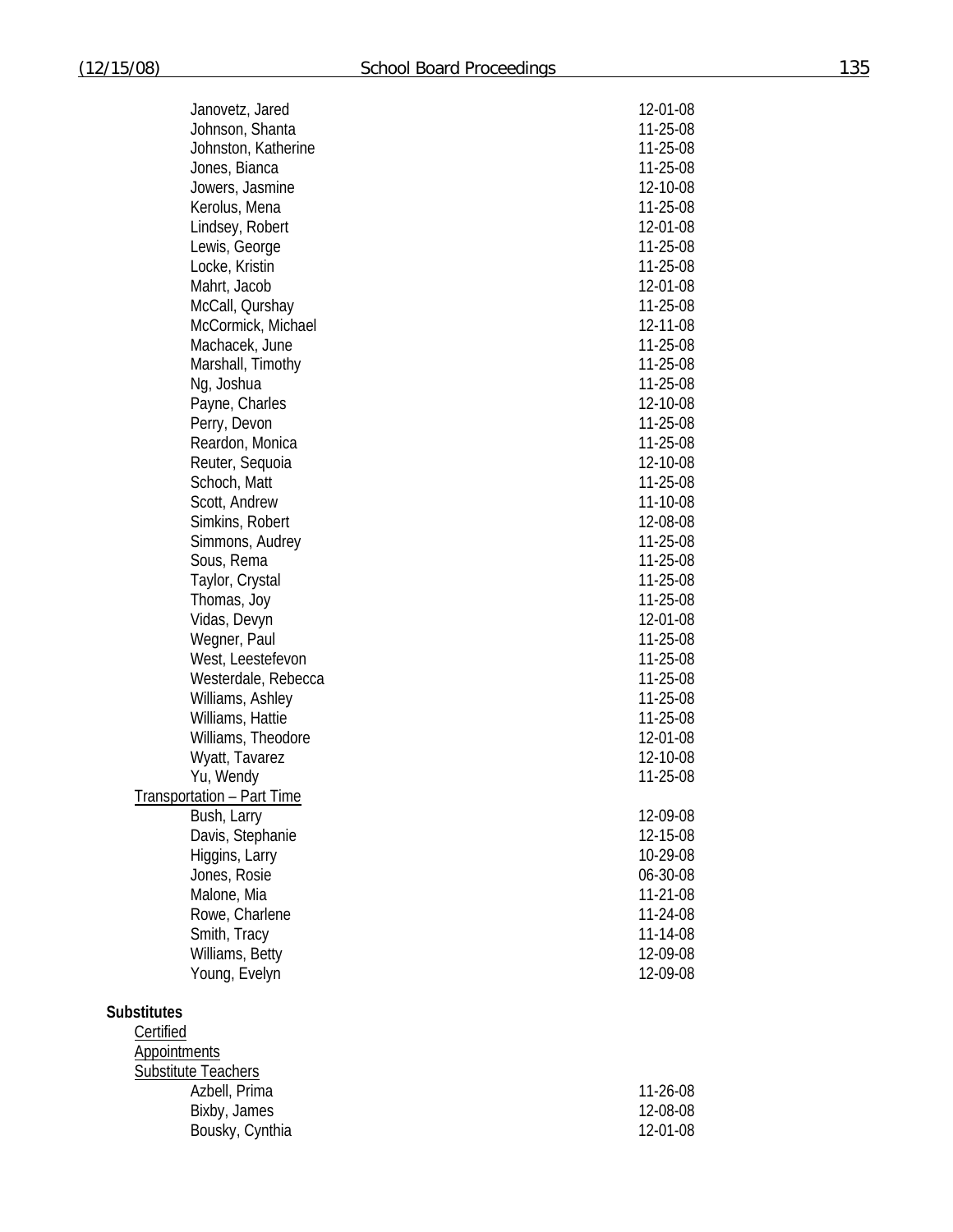| Clemmer, Phillip                            | 12-03-08       |
|---------------------------------------------|----------------|
| Davis, Glenn                                | 12-03-08       |
| Denbraber, Monica                           | 12-01-08       |
| Fawcett, Casey                              | 12-03-08       |
| Fisher, Ben                                 | 12-03-08       |
| Flanigon, Helene                            | 12-10-08       |
| Gober, Nicholas                             | 12-05-08       |
| Hillis, Abby                                | 12-03-08       |
| Kalmbach, Elizabeth                         | 12-01-08       |
| McDaniel, Beth                              | 11-17-08       |
| Reese, Bryson                               | 12-02-08       |
| Schneider, Raymond                          | 12-03-08       |
| Zedric, Ching                               | 12-03-08       |
| Resignations                                |                |
| <b>Substitute Teachers</b>                  |                |
| Lovse, Donald                               | 12-01-08       |
| Non-Certified Substitute                    |                |
| <b>Appointments</b>                         |                |
| Cafeteria                                   |                |
| Brown, Demita                               | 12-08-08       |
| Veazy, Nisa                                 | 11-24-08       |
| Paraprofessional                            |                |
| Beeney, Timothy                             | 12-09-08       |
| Davis, Glenn                                | 12-03-08       |
| Davis, Rosemary                             | 12-08-08       |
| Gutierrez, Adelina                          | 12-01-08       |
| Mathews, Andrew                             | 12-04-08       |
| Stenger, Cathy                              | 12-08-08       |
| Special Ed Attendants/Behavioral Assistants |                |
| Beeney, Timothy                             | 12-09-08       |
| Heffner, Shadai                             | $11 - 25 - 08$ |
| Winters, Gena                               | 11-25-08       |
|                                             |                |

On roll call, 7 ayes. Motion carried.

TRAVEL REQUESTS - Moved by Wolfmeyer, seconded by Spangler approval of the travel requests as presented by the administration. (Copy is on file in the board secretary's office.)

On roll call, 7 ayes. Motion carried.

MOU WITH PCCEO FOR HEADSTART PROGRAM – Moved by Wolfmeyer, seconded by Spangler that the Board of Education of Peoria Public Schools District 150, authorize the Administration to enter into a Memorandum of Understanding with Peoria Citizens Committee of Economic Opportunity, Inc., Head Start, in order to promote a comprehensive child development program, in conjunction with other community based organizations, for the District's 3-5 year olds.

On roll call, 7 ayes. Motion carried.

## **DELIBERATION AGENDA** -

Review of Suspensions - Moved by Spangler seconded by Parker that the Review of Suspensions listed on Report No. 7 dated December 15, 2008 be approved as presented.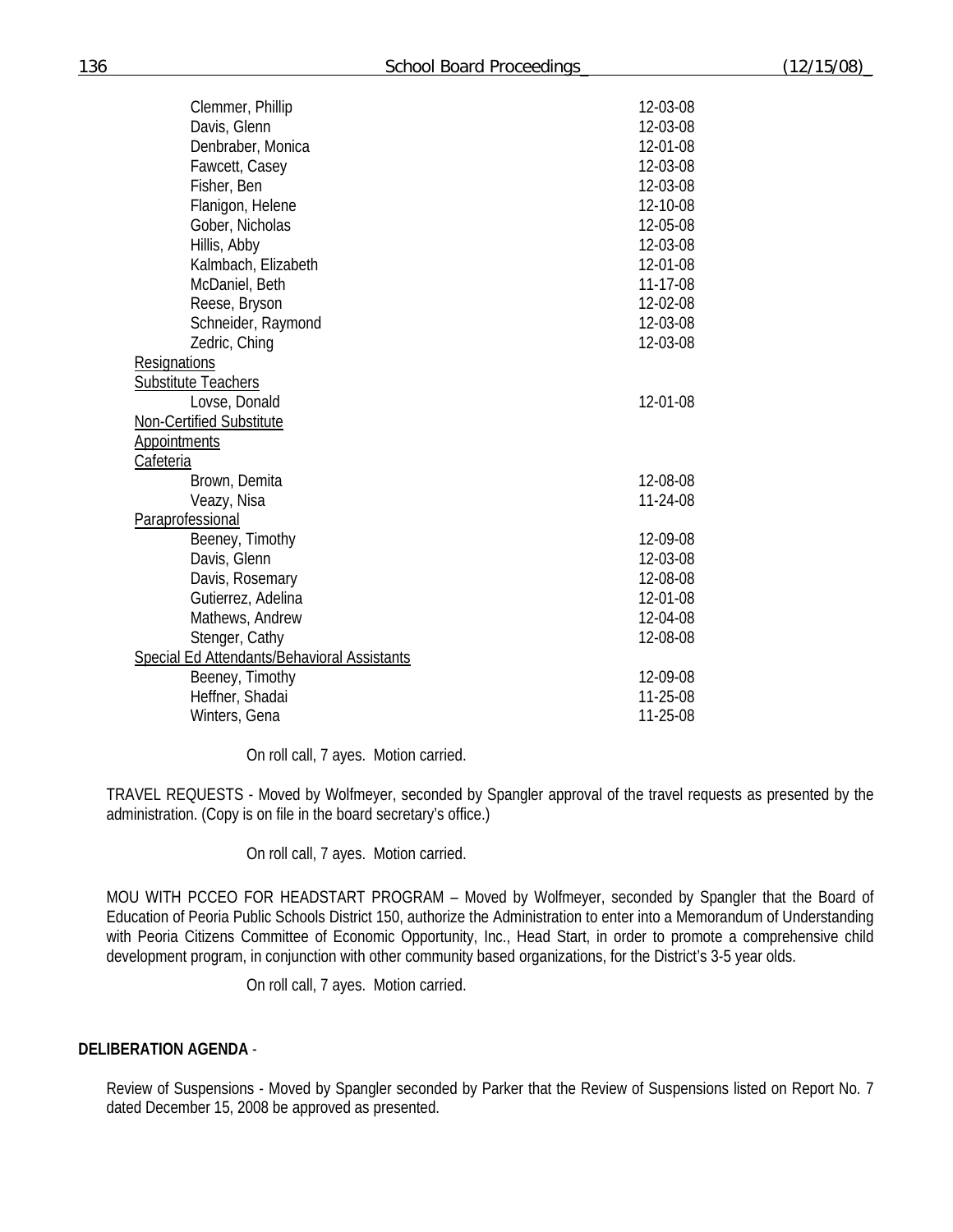7 ayes, motion carried.

Expulsions – Moved by Spangler, seconded by Parker that the Expulsions listed on the report dated December 15, 2008 be approved as presented.

> On roll call, 6 ayes. Butler, Parker, Spangler, Stowell, Wolfmeyer, Gorenz 1 nay. Ross. Motion carried.

Revocation of Board Probation – Moved by Spangler, seconded by Parker that the Expulsions listed on the December 15, 2008 Revocation of Board Probation Report be approved as presented.

> On roll call, 6 ayes. Butler, Parker, Spangler, Stowell, Wolfmeyer, Gorenz 1 nay. Ross. Motion carried.

**TAX LEVY** – Moved by Parker, seconded by Spangler that the resolution setting the 2008 tax levies be approved.

Mr. Cahill reported that the levy was placed before the Board in November and was discussed at a Committee of the Whole meeting. A Truth in Taxation notice has been published in the local newspaper as required. He explained that included is an increase to the tort levy to cover Workman's Compensation claims. That increase is 5.6% for a total levy of \$63,852,145 (after abatement). The District share of a property tax bill would be \$1,519.55 for an assessed \$100,000 homeowner – a \$33 change.

Mr. Cahill reviewed that the Tort Fund covers Workman's Compensation claims, payments for property casualty insurance, security services, risk management employees and unemployment insurance. Mr. Cahill noted that effort is being made this year to reduce the number of backlogged claims. This increase could be for only one year. If the increase does not pass the \$750,000 in lost funding will come from the Education Fund.

Mr. Stowell stated his concern regarding the amount charged to the tax payer. Mrs. Wolfmeyer stated her concern that no plan was offered going forward to reduce workers compensations costs.

> On roll call 3 ayes. Spangler, Butler, Gorenz 4 nays. Stowell, Wolfmeyer, Parker, Ross. Motion failed.

The tax levy will need to be addressed at a special board meeting before December 30, 2008.

#### **INFORMATION ITEMS – REPORTS FROM SUPERINTENDENT AND STAFF** –

1. GOAL 1 – STUDENT ACHIEVEMENT - **EDISON PROGRAM DISCUSSION** – Mr. Hinton reported that Edison Learning currently has a contract for Franklin Edison Primary School, Northmoor Edison Primary School and Rolling Acres Edison Jr. Academy. Parent surveys find these schools to have positive results. Edison will next year provide the benchmarking system for 9<sup>th</sup> and 10<sup>th</sup> grade students. They also have offered to have the District pilot their Provost System Virtual High School. Edison has also agreed to bring their professional development program to partner in training. Mr. Hinton is also looking into their new design – what the new model would mean for our District.

Discussion was held on the ongoing cost of a pilot program, the ability to offer AP classes through a virtual learning program, the ability to use the virtual learning program for alternative education, the Edison professional development program with on-going support for teachers and the updating by Edison of the benchmarking system,. Members would like to have more information on other companies offering virtual high schools before making any decisions and information on the cost and effectiveness of other on-going programs such as Read 180.

Mr. Hinton emphasized that the District is trying to find time for professional development for all the teachers – student achievement and fiscal responsibility are the goals.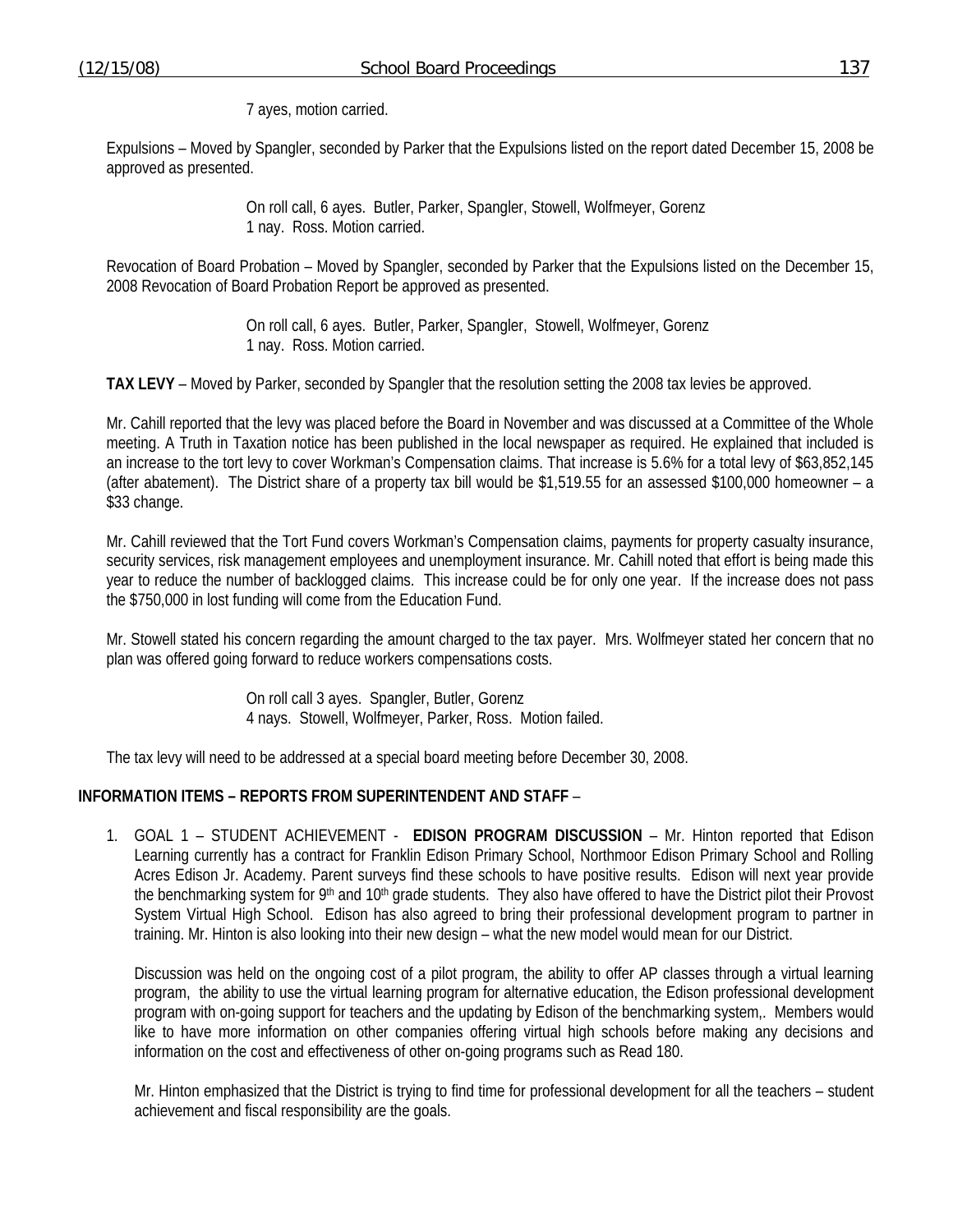| 138 | School Board Proceedings | (12/15/08) |
|-----|--------------------------|------------|
|     |                          |            |

Dr. Gorenz stated that the current Edison Learning contract is \$887,000 and the question is – is the benefit to these schools worth the cost. Dr. Gorenz stated that Choice programs do provide for parents and if this Choice program is renewed, there will be no complaints from parents. If the program is removed, the question is - will the families stay in the District. He did note that the Edison schools have been successful in closing the achievement gap. Regarding the pilot program, Dr. Gorenz feels that if the District cannot continue the program we should not use the pilot.

Dr, Gorenz asked that members talk with administration to get information to make an informed decision.

2. Goal 2 – FISCAL RESPONSIBILITY – **CURRENT YEAR BUDGET RESCISSION RECOMMENDATIONS** – Dr. Gorenz introduced the topic noting that after last year's balanced budget we are now faced with declining revenues and expenses will need to be reduced. Cuts will need to be made this year and more extensive cuts will need to be made in future years. Dr. Gorenz emphasized that the struggle will be to make cuts that do not affect student achievement.

Mr. Cahill emphasized that the recommendations made have been to keep student achievement first and put fiscal responsibility second. The hope is that the programs that have the greatest impact on student achievement can be maintained.

Board members discussed the draft administrative recommendations for cuts of \$2.8 million for this year. They included recommendations that would only be applicable to the current year and those that would carry over into future years.

 FINANCE REPORTS – Mr. Cahill presented this report for the Board's information and review. Mr. Cahill noted that categorical reimbursements are \$3.8 million in arrears. The corporate tax through last week is \$800,000 less than anticipated.

 PURCHASE ORDERS OVER \$2,500 – Mr. Cahill presented this report for the Board's review. Questions were asked and answered regarding the report.

- 3. GOAL 3 QUALITY STAFF
- 4. GOAL 4 SAFE, CARING ENVIRONMENTS
- 5. GOAL 5 CULTURE OF CUSTOMER SERVICE Report of Requests under the Freedom of Information Act and Status of Such Requests

| Date         | Requestor             | <b>Disposition</b> |
|--------------|-----------------------|--------------------|
| Nov. 3, 2008 | Dave Hanry            | Filled             |
| Nov 10, 2008 | Jeff Adkins-Dutro     | Filled             |
| Nov 13, 2008 | Karen Calder          | Filled             |
| Dec 1, 2008  | <b>General Parker</b> | Filled             |
| Dec 5, 2008  | Cynthia Thaler        | Pending            |
| Dec 5, 2008  | Lori Turner           | Pending            |

**REPORTS AND SUGGESTIONS BY BOARD MEMBERS** – Mrs. Spangler would like an update on the new uniforms. Mr. Hinton replied that plans are being finalized and we will move forward shortly. She also asked the more research be done by Board members on the IASB Superintendent evaluation tool.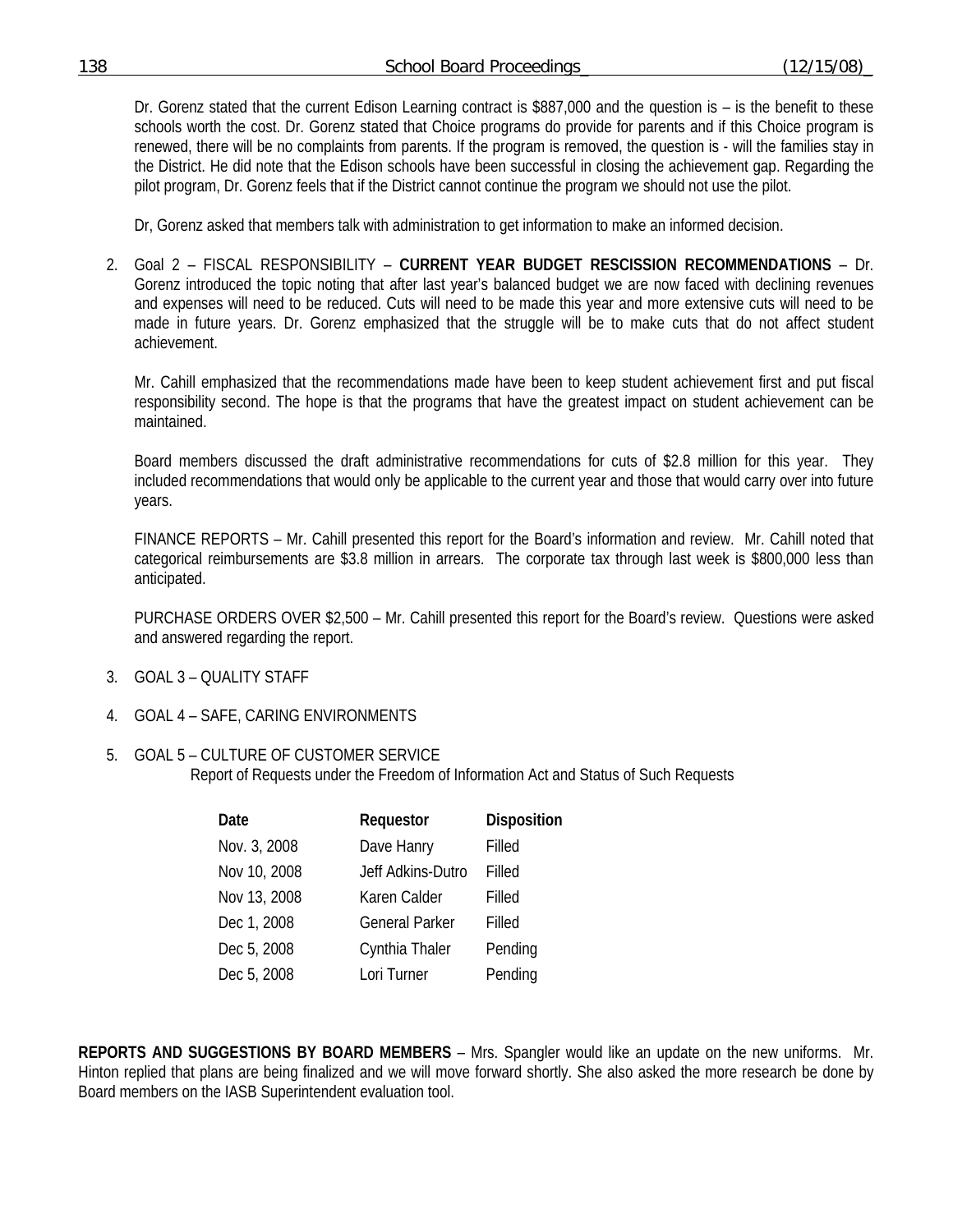ADJOURNMENT – Dr. Gorenz adjourned the regular meeting at 9:15 p.m.

ATTEST:

 Julia A. Cramer, Board Secretary

David L. Gorenz Board President